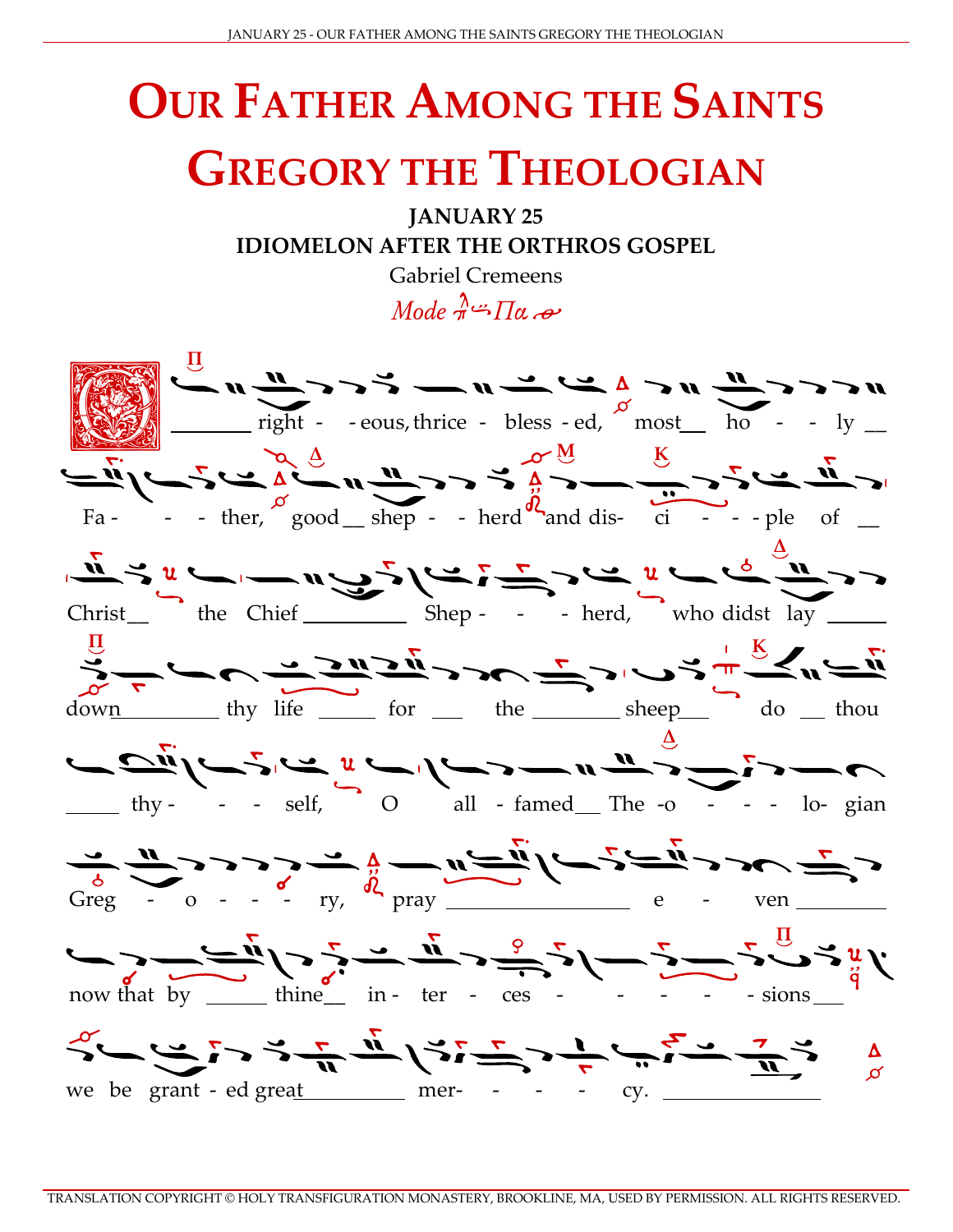## **DOXASTIKON AT THE PRAISES**

**Gabriel Cremeens** 

## Mode  $\frac{1}{a} \prod_{i} \alpha$   $\varphi$



TRANSLATION COPYRIGHT © HOLY TRANSFIGURATION MONASTERY, BROOKLINE, MA, USED BY PERMISSION. ALL RIGHTS RESERVED.